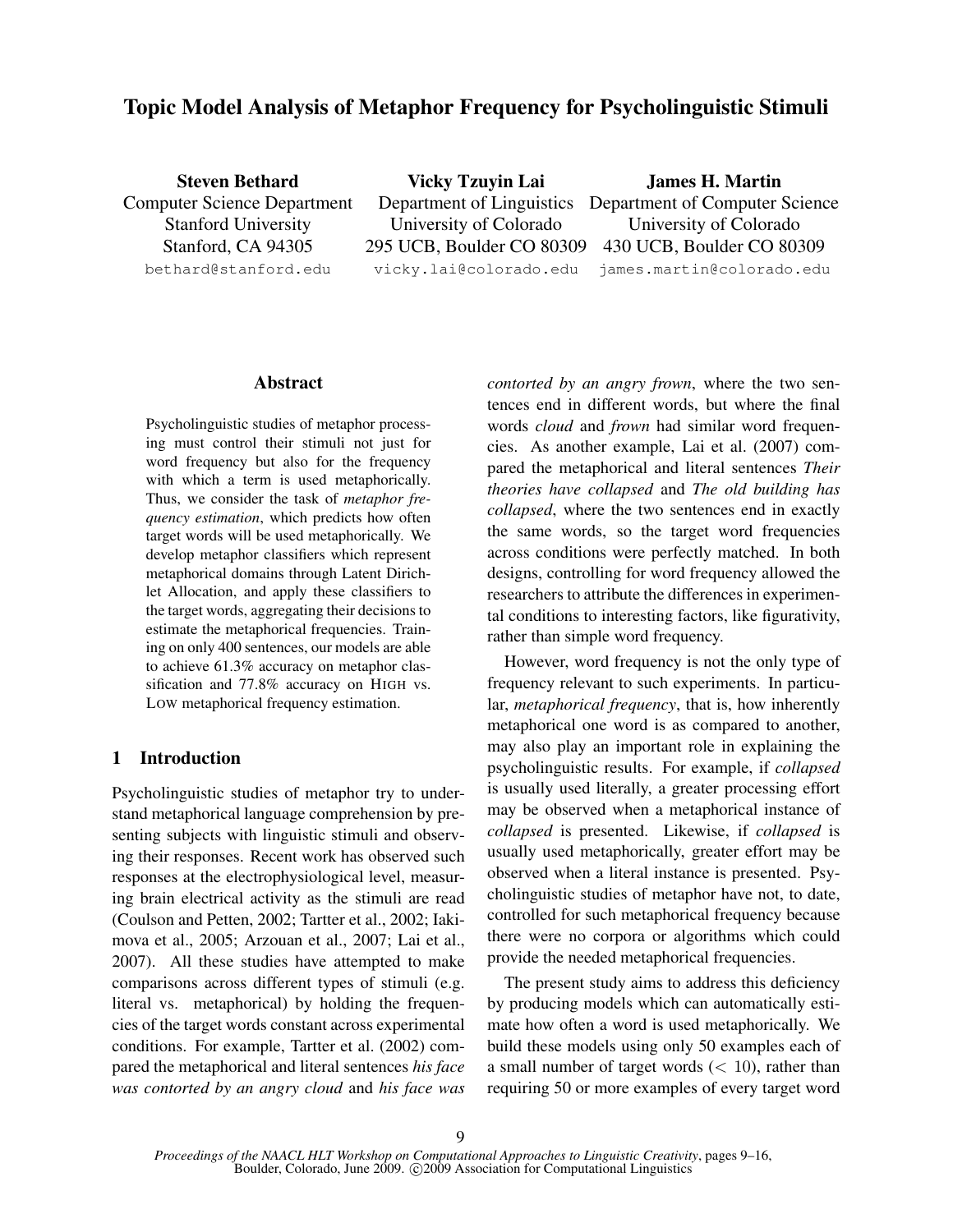$(100+)$  in the stimuli, as would be required by standard corpus linguistics methods. Our approach is also novel in that it combines metaphor classification with statistical topic models. Topic models are intuitively promising for our task because they produce topics that seem to translate well to the theory of *conceptual domains*, which suggests that, for example, conceptual domains such as THEORIES and BUILDINGS are used to understand *Their theories have collapsed*. These topic models also show some promise for distinguishing conventional metaphors from novel metaphors.

# 2 Prior Work

Two types of prior research inform our current study: corpus analyses investigating metaphor frequency by hand, and machine learning models that classify text as either literal or metaphorical. The latter could be used to estimate metaphor frequencies by applying the classifier to a corpus and aggregating the classifications.

# 2.1 Metaphor Frequency

Researchers have manually estimated several different kinds of metaphor frequency. Pollio et al. (1990) looked at overall metaphorical frequency, performing an exhaustive analysis of a variety of texts, and concluding that there were about five metaphors for every 100 words of text. Martin (1994) looked at the frequency of different types of metaphor, using a sample of 600 sentences from the Wall Street Journal (WSJ), and concluded among other things that the most frequent type of WSJ metaphor was VALUE is LOCATION, e.g. *Spain Fund tumbled 23%*. Martin (2006) looked at conditional probabilities of metaphor, for example noting that in 2400 WSJ sentences, the probability of seeing an instance of a metaphor was greatly increased after a first instance had already been observed. However, none of these studies provided the metaphorical frequencies of individual words needed for our research.

Sardinha (2008) performed what is probably closest to the type of analysis we are interested in. Using a corpus of Portuguese conference calls, Berber Sardinha identified 432 terms that were used metaphorically. He then took 100 instances of each of these terms in a general Brazilian corpus and manually annotated them as being either literal or metaphorical. Berber Sardinha found that on average these terms were used metaphorically 70% of the time, and provided analysis of the metaphorical frequencies of a number of individual terms. While it is exactly these kinds of individual term frequencies that we are after, we cannot use Berber Sardinha's data because his corpus was in Portuguese while we are interested in English. This brings out one of the main drawbacks of the corpus annotation approach: moving to a new language (or even a new genre) requires an extensive manual annotation project. Our goal is to avoid such costs by taking advantage of machine learning techniques for automatically identifying metaphorical text.

#### 2.2 Metaphor Classification

Recent years have seen a rising interest in metaphor classification systems. Birke and Sarkar (2006) took a semi-supervised approach, collecting noisy examples of literal and non-literal sentences from both WordNet and metaphor dictionaries, and using a word-based measure of sentence similarity to group sentences into literal and non-literal clusters. They evaluated on hand-annotated sentences for 25 target words and reported an F-score of 0.538, a substantial improvement over the 0.294 majority class baseline.

Gedigian et al. (2006) approached metaphor identification as supervised classification, annotating around 4000 WSJ motion words as literal or metaphorical, and training a maximum entropy classifier using as features based on named entities, WordNet and semantic roles. They achieved an accuracy of 95.1%, a decent improvement over the very high majority class baseline of 93.8%.

Krishnakumaran and Zhu (2007) focused on three syntactically constrained sub-types of metaphors: nouns joined by *be*, nouns following verbs, and nouns following adjectives. They combined Word-Net hypernym information with bigram statistics and a threshold, and evaluated their algorithm on the Berkeley Master Metaphor List (Lakoff, 1994), achieving an accuracy of around 46%.

All of these approaches produced models which could be applied to new text to identify metaphors, but each has some drawbacks for our task. The WSJ study of Gedigian et al. (2006) found 94% of their target words to be metaphorical, a vastly differ-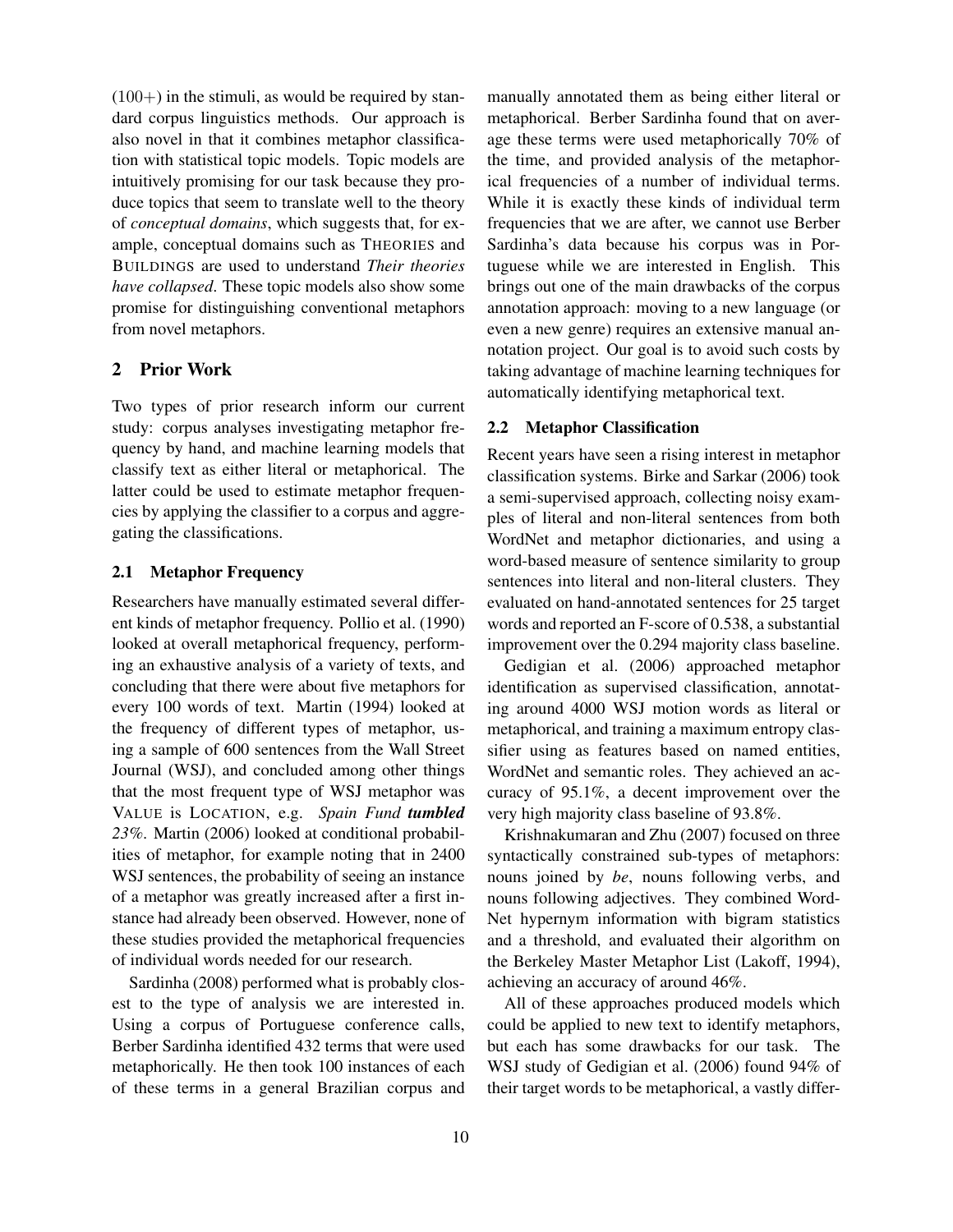| Target    | L   | М    | $M\%$ |
|-----------|-----|------|-------|
| attacked  | 32  | 18   | 36%   |
| horn      | 45  | 5    | 10%   |
| budding   | 16  | 34   | 68%   |
| collapsed | 10  | 40   | 80%   |
| digest    | 7   | 43   | 86%   |
| drifted   | 16  | 34   | 68%   |
| floating  | 25  | 25   | 50%   |
| sank      | 31  | 19   | 38%   |
| spoke     | 47  | 3    | 6%    |
| Total     | 229 | 22.1 | 49%   |

Table 1: Metaphorical (M) and literal (L) counts, and metaphorical percentage (M%), for the annotated verbs.

ent number from the 49% for our target words (see Section 3). Krishnakumaran and Zhu (2007) considered only a few different syntactic constructions, but we need to consider all the ways a metaphor may be expressed to evaulate overall metaphor frequency. Birke and Sarkar (2006) did consider a variety of target words in unrestricted text, but relied on large scale language resources like WordNet and metaphor dictionaries, while we are interested in approaches that are less resource intensive.

Thus, rather than basing our models on these prior systems, we develop a novel approach to metaphor frequency estimation based on using topic models to operationalize metaphorical domains.

#### 3 Data

The first step in building models of metaphorical frequency is obtaining data for training and evaluation. In one of the post-hoc analyses of the Lai et al. (2007) experiment, 50 sentences from the British National Corpus (BNC, 2007) were gathered for each of nine of their target words. They annotated each instance as either literal or metaphorical, and then used these annotations to calculate metaphorical frequencies for analysis.

This data served as our starting point for exploring computational approaches to estimating metaphorical frequency. Table 1 shows the nine verbs and their metaphorical frequencies. Table 2 shows some examples. Some verbs, such as *digest*, are almost always used metaphorically (86% of the time), while other verbs, such as *spoke*, are almost always used

- L Aye, that's where I was *born* and reared.
- M VATman threatens our *budding* entrepreneurs.
- M Suddenly all her bravado *collapsed*.
- L This makes it easier for us to *digest* the wheat.
- L Gulls *drifted* lethargically on the swell.
- M My heart *sank* as I looked around.

Table 2: Examples of sentences with metaphorical (M) and literal (L) target words.

- T# Most frequent words
- 00 book (4%) write (2%) read (2%) english (2%)
- 17 record (3%) music (2%) band (2%) play (2%)
- 42 social (3%) history (2%) culture (1%) society (1%)
- 58 film (3%) play (2%) theatre (1%) women (1%)
- 82 dog (9%) rabbit (2%) ferret (1%) pet (1%)

Table 3: Example topics (T#) from the BNC and their most frequent words. Numbers in parentheses indicate the percent of the topic each word represents.

literally (94% of the time). Annotation of just 50 instances of each of these nine verbs was time consuming, and yet to fully re-analyze the ERP results, metaphorical frequencies would be needed for all of the over 100 target words. Thus our goal was to automate this process.

# 4 Topic Models

Our approach to estimating metaphorical frequencies was first to classify words in unrestricted text as literal or metaphorical, and then to aggregate those decisions to estimate a frequency. Thus, we first needed to build a model which could identify metaphorical expressions. Our approach to this problem was based on the theory of conceptual domains, in which metaphors are seen as taking terms from one domain (e.g. *attacked*) and applying them to another domain (e.g. *argument*).

To operationalize these domains, we employed statistical topic models, in particular, Latent Dirichlet Allocation (LDA) (Blei et al., 2003). Intuitively, LDA looks at how words co-occur in the documents of a large corpus, and identifies *topics* or groups of words that are semantically similar. For example, Table 3 shows a few topics from the BNC. These topics can be thought of as grouping words by their semantic domains. For example, we might think of topic 00 as the *Book* domain and topic 42 as the *Society* domain. Because LDA generates topics that look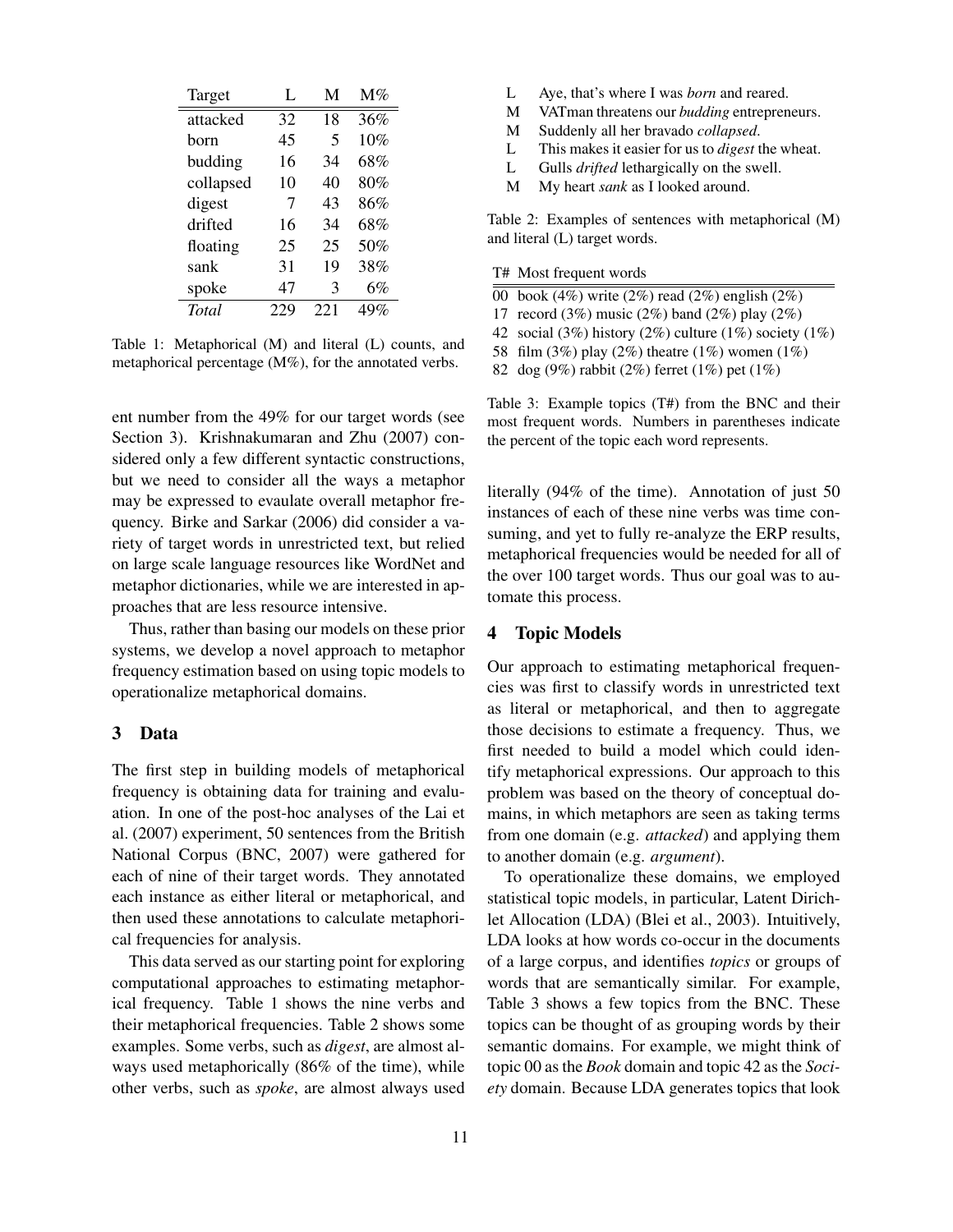much like the source and target domains associated with metaphors, we expect that LDA can provide a boost to metaphor identification models.

The LDA algorithm is usually presented as a generative model, that is, as an imagined process that someone might go through when writing a text. This generative process looks something like:

- 1. Decide what topics you want to write about.
- 2. Pick one of those topics.
- 3. Think of words used to discuss that topic.
- 4. Pick one of those words.
- 5. To generate the next word, go back to 2.

This is a somewhat unrealistic description of the writing process, but it gets at the idea that the words in a document are topically coherent. Formally, the process above can be described as:

- 1. For each document  $d$  select a topic distribution  $\theta^d \sim Dir(\alpha)$
- 2. Select a topic  $z \sim \theta^d$
- 3. For each topic select a word distribution  $\phi^z \sim Dir(\beta)$
- 4. Select a word  $w \sim \phi^z$

The goal of the LDA learning algorithm then is to maximize the likelihood of our documents, where for one document  $p(d|\alpha, \beta) = \prod_{i=1}^{N} p(w_i|\alpha, \beta)$ . Estimating these probabilities can be done in a few different ways, but in this paper we use Gibbs sampling as it has been widely implemented and was available in the LingPipe toolkit (Alias-i, 2008).

Gibbs sampling starts by randomly assigning topics to all words in the corpus. Then the word-topic distributions and document-topic distributions are estimated using the following equations:

$$
P(z_i|z_{i-}, w_i, d_i, w_{i-}, d_{i-}, \alpha, \beta) = \frac{\phi_{ij}\theta_{jd}}{\sum_{t=1}^T \phi_{it}\theta_{td}}
$$

$$
\phi_{ij} = \frac{C_{word_{ij}} + \beta}{\sum_{k=1}^W C_{word_{kj}} + W\beta} \quad \theta_{jd} = \frac{C_{doc_{dj}} + \alpha}{\sum_{k=1}^T C_{doc_{dk}} + T\alpha}
$$

 $C_{word_{ij}}$  is the number of times word i was assigned topic j,  $C_{doc_{di}}$  is the number of times topic j appears in document  $d$ ,  $W$  is the total number of unique words in the corpus, and  $T$  is the number of topics requested. In essence, we count the number of times that a word is assigned a topic and the number of times a topic appears in a document, and we use these numbers to estimate word-topic and document-topic probabilities. Once topics have been assigned and distributions have been calculated, Gibbs sampling repeats the process, this time selecting a new topic for each word by looking at the calculated probabilities. The process is repeated until the distributions become stable or a set number of iterations is reached.

We ran LDA over the documents in the BNC, extracting 100 topics after 2000 iterations of Gibbs sampling. We left the  $\alpha$  and  $\beta$  parameters at their LingPipe defaults of 0.1 and 0.01, respectively. Table 3 shows some of the resulting topics.

## 5 Metaphor Frequency

Our primary goal was to use the topics produced by LDA to help characterize words in terms of their metaphorical frequency. We approached this problem by first training metaphor classifiers based on LDA topics to identify target words in text as literal or metaphorical. Then we ran these classifiers over unseen data, and aggregated the individual decisions. The result is an approximate metaphorical frequency for each word. The following sections detail this process and discuss our preliminary results.

#### 5.1 Metaphor Classification

Our data is composed of 50 sentences for each of nine target words, with each sentence annotated as either metaphorical or literal. We treated this as a classification task, where the classifier took as input a sentence containing a target word, and produced as output either LITERAL or METAPHORICAL.

We trained support vector machine (SVM) classifiers on this data, using LDA topics as features. For each of the sentences in our data, we used the LDA topic models to assign topic probability distributions to each of the words in the sentence. We then summed the topic distributions over all the words in the sentence to produce a sentence-wide topic distribution. The result was that for each sentence we could say something like "this sentence was composed of 5% topic 00, 2% topic 01, 8% topic 02, etc." We used these sentence-level topic probability distributions as features for an SVM classifier, in particular, SVM<sup>perf</sup> (Joachims, 2005).

We compared this SVM-LDA model against two baselines. The first was the standard majority class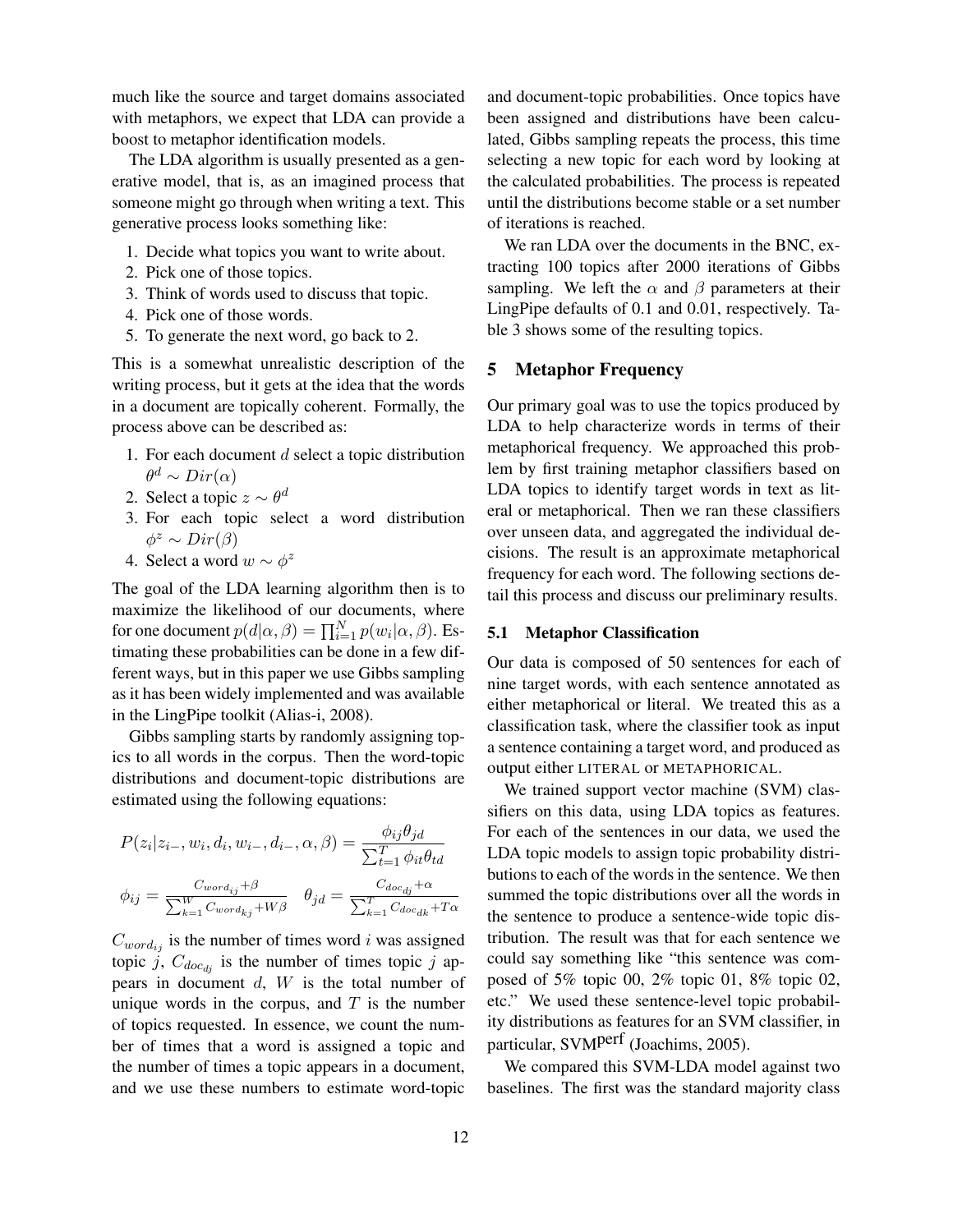classifier, which simply assigns all instances in the test data whichever label (metaphorical or literal) was most comon in the training data.

The second baseline was an SVM based on TF-IDF features, a well known document classification model (Joachims, 1998; Sebastiani, 2002; Lewis et al., 2004). Under this approach, there is a numeric feature for each of the 3000+ words in the training data, and each word feature is assigned the weight:

$$
\frac{|\{w \in doc : w = word\}|}{|\{w \in doc\}|} \cdot \log \frac{|\{d \in docs\}|}{|\{d \in docs : w \in d\}|}
$$

Essentially, this formula means that the weight increases with the number of times the word occurs in the document, and decreases with the number of documents in the corpus that contain that word. The vectors of TF-IDF features are then normalized to have Euclidean length 1.0, using the formula:

$$
weight(word) = \frac{\text{tf-idf}(word)}{\sqrt{\sum_{word'} \text{tf-idf}(word')^2}}
$$

To evaluate our model against both the majority class and the TF-IDF baselines, we ran nine-fold cross-validations, where each fold corresponded to a single target word. Note that this means that we trained our models on the sentences of eight target words, and tested on the sentences of the ninth target word. This is a harder evaluation than a stratified cross-validation where all target words would have been observed during training. But it is a much more realistic evaluation for our task, where we want to learn enough about metaphors from nine target words that we can automatically classify instances of the remaining 95.

Table 4 compares the performance of our SVM-LDA model and the baseline models<sup>1</sup>. The majority class classifier performs poorly, achieving only  $26.4\%$  accuracy<sup>2</sup>. The TF-IDF based model performs much better, at 50.7% accuracy. However, our SVM based on LDA features outperforms both baseline models, achieving 54.9% accuracy.

| Model                           | Accuracy |
|---------------------------------|----------|
| <b>Majority Class</b>           | 26.4%    |
| $SVM + TF-IDF$                  | 50.7%    |
| $SVM + LDA$ topics              | 54.9%    |
| $SVM + LDA$ topics + LDA groups | 61.3%    |

Table 4: Model performance on the literal vs. metaphorical classification task.

| <b>Type</b>     | Most frequent words               |
|-----------------|-----------------------------------|
| <b>CONCRETE</b> | book write read english novel     |
| ABSTRACT        | god church christian jesus spirit |
| <b>MIXED</b>    | sleep dream earth theory moon     |
| <b>OTHER</b>    | many time only number large       |
|                 |                                   |

Table 5: Examples of annotated topics.

# 5.2 Annotating Topics

The metaphor classification results showed the benefit of operationalizing metaphor domains as LDA topics. But metaphors are typically viewed as mapping a *concrete* source domain onto an *abstract* target domain, and our LDA topics had no direct notion of this concrete/abstract distinction. To try to represent this distinction, we manually annotated  $3$  the 100 LDA topics with one of four labels: CONCRETE, ABSTRACT, MIXED or OTHER. Table 5 shows examples of the annotated topics.

We then used the annotated topics to generate new features for our classifiers. In addition to the original 100 topic probability features, we provided four new probability features, one for each of our labels, calculated by taking the sum of the probabilities of the corresponding topics. For example, since topics 07, 13, 37 and 77 were identified as ABSTRACT topics, the probability of the new ABSTRACT feature was just the sum of the probabilities of the topic features 07, 13, 37 and 77. The last row of Table 4 shows the performance of the SVM model trained with the augmented feature set. This model outperforms all our other models, achieving an accuracy of 61.3% on the literal vs. metaphorical distinction.

These results are interesting because they show that human analysis of LDA topics can add substantial value for machine learning models at a low cost. Annotating the entire set of 100 topics took under

<sup>&</sup>lt;sup>1</sup>For all models, hyper parameters (the cost parameter, the loss function, etc.) were set using only the training data of each fold by running an inner eight-fold cross validation.

<sup>&</sup>lt;sup>2</sup>This might be initially surprising since our corpus was  $49\%$ metaphorical. Consider, however, that during cross validation, holding out a more metaphorical target word for testing means that our training data is more literal, and vice versa.

<sup>&</sup>lt;sup>3</sup>All annotation was performed by a single annotator. Future work will measure inter-annotator agreement.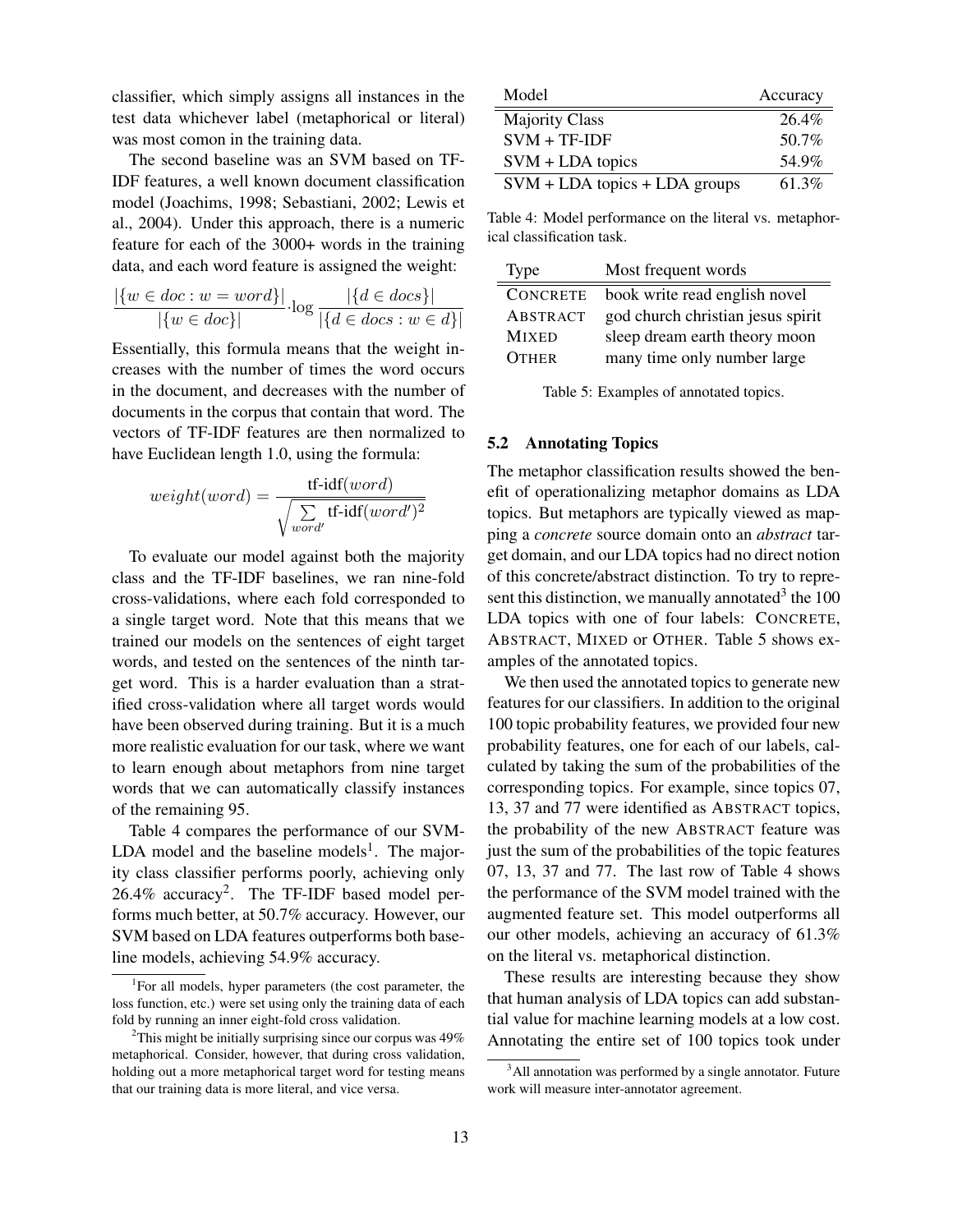| Model                           | Accuracy |
|---------------------------------|----------|
| <b>Majority Class</b>           | $0.0\%$  |
| $SVM + TF-IDF$                  | 22.2%    |
| $SVM + LDA$ topics              | 55.6%    |
| $SVM + LDA$ topics + LDA groups | 77.8%    |

Table 6: Model performance on the HIGH vs. LOW metaphor frequency prediction task.

an hour, and yet provided a 6% gain in model accuracy. The speed of annotation suggests that LDA topics are conceptually accessible to humans, and the performance boost suggests that manual grouping of LDA topics may be a fruitful area for feature engineering.

### 5.3 Predicting Metaphorical Frequencies

Having constructed successful metaphor classification models, we return to our question of metaphorical frequency. Given a target word, can we predict the frequency with which that word will be used metaphorically? Our models are not accurate enough that we can expect the frequencies derived from them to be exact predictions of metaphorical frequency. But we may be able to distinguish, for example, words with high metaphorical frequency from words with low metaphorical frequency.

Thus, we evaluate our models on the binary task of assigning target words an overall metaporical frequency, either HIGH ( $\geq 50\%$ ) or LOW ( $< 50\%$ ). We can perform this evaluation using the same data and cross validation technique as before, this time examining each testing fold (which corresponds to a single target word) and aggregating the metaphor classifications to get a metaphorical frequency estimate of that target. Table 6 shows how the models fared on this task. The majority class model misclassified all the words, and the TF-IDF model managed to get only two of the nine correct. The LDA models performed better, with the model including the grouped topic features achieving 77.8% accuracy. This suggests that our model may already be good enough to use for analysis of the original Lai experimental data. Of course, this evaluation was carried out only over the nine available target words, so additional evaluation will be necessary to confirm these trends.

To further analyze our model performance, we looked at the metaphorical frequency estimates for

| Word      | True | Predicted | Difference |
|-----------|------|-----------|------------|
| attacked  | 36%  | 24%       | $-12\%$    |
| horn      | 10%  | 2%        | $-8\%$     |
| budding   | 68%  | 98%       | $+30%$     |
| collapsed | 80%  | 98%       | $+18%$     |
| digest    | 86%  | 40%       | $-46\%$    |
| drifted   | 68%  | 92%       | $+24\%$    |
| floating  | 50%  | 100%      | $+50%$     |
| sank      | 38%  | 26%       | $-12%$     |
| spoke     | 6%   | 62%       | $+56\%$    |

Table 7: Model performance on the HIGH vs. LOW metaphor frequency prediction task.

each target word. Table 7 shows the estimates of our best model along with the true metaphorical frequencies. The three target words with the largest differences between true and predicted accuracies are *spoke*, *floating* and *digest*, with *spoke* and *floating* predicted to be much more metaphorical than they actually are, and *digest* predicted to be much less.

We also performed some analysis of the model errors. In many cases it was difficult to judge why the model succeeded or failed in identifying a metaphor, but a couple of things stood out. First, 70% of the *digest* instances our model misclassified were *Digest* (capitalized), e.g. *Middle East Economic Digest*. Our topic models were trained on all lowercased words, so *Digest* and *digest* were not distinguished. Re-training the models without collapsing the case distinctions might address this problem. Second, *spoke* seems to be an inherently harder term to classify because it co-occurs with so many other topics. About 40% of the *spoke* instances occurred as *spoke of* or *spoke about*, where speaking about a metaphorical topic caused *spoke* to be interpreted metaphorically, and speaking about a literal topic caused *spoke* to be interpreted literally. Addressing this problem would probably require some understanding of argument structure, perhaps akin to what was done by Gedigian et al. (2006).

#### 6 Metaphor Novelty

As a final exploration of topic models for metaphorical domains, we considered metaphorical novelty, as used in the original Lai experiment. In particular, we were interested in how LDA topics might reflect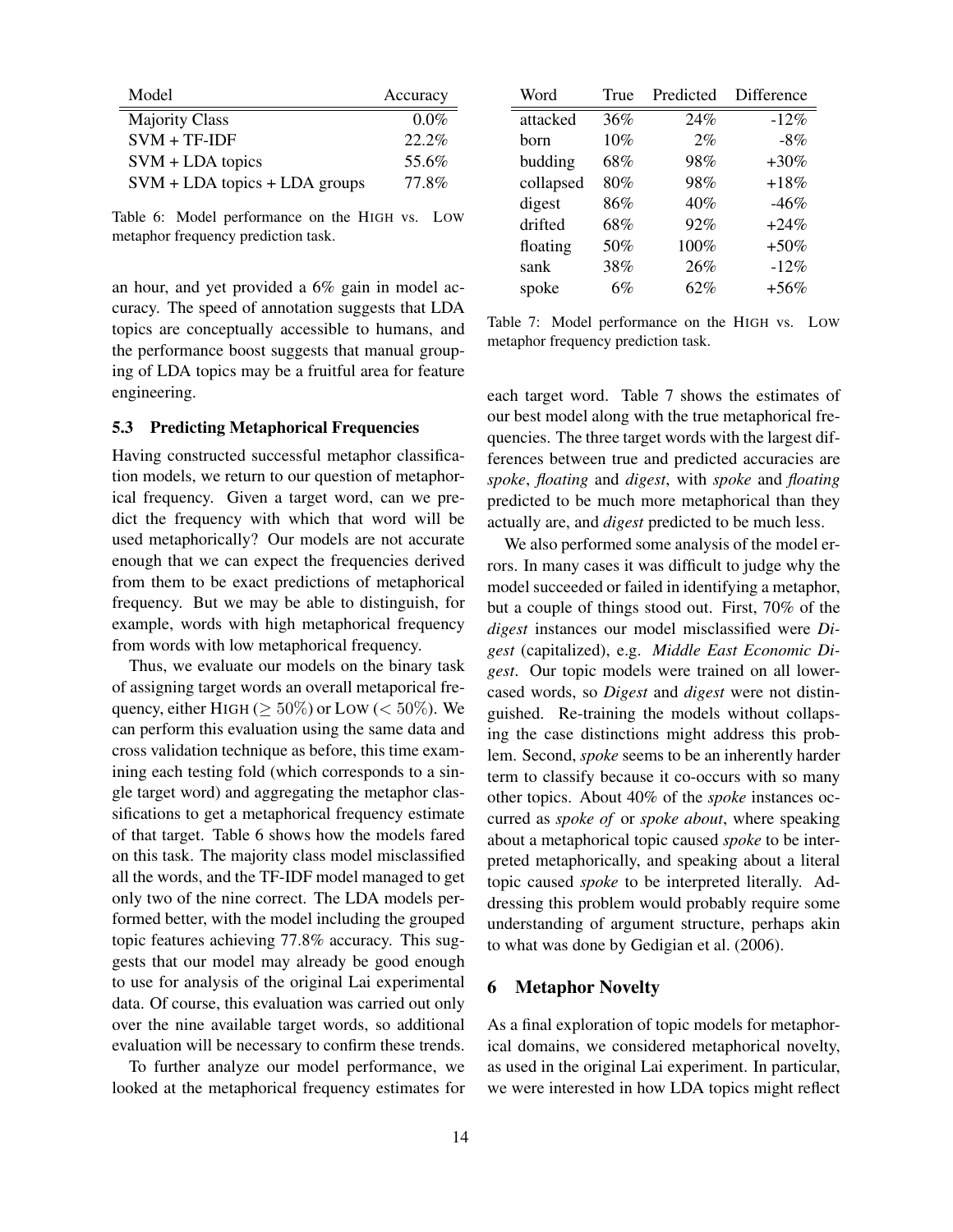| Type       | <b>Stimulus Sentence</b>                    |
|------------|---------------------------------------------|
| <b>LIT</b> | Every soldier in the frontline was attacked |
| <b>CON</b> | Every point in my argument was attacked     |
| <b>NOV</b> | Every second of our time was attacked       |
|            | ANOM Every drop of rain was attacked        |
| <b>LIT</b> | The old building has collapsed              |
| <b>CON</b> | Their theories have collapsed               |
| <b>NOV</b> | Their compromises have collapsed            |
|            | ANOM The apples have collapsed              |

Table 8: Example stimuli: literal (LIT), conventional metaphor (CON), novel metaphor (NOV) and anomalous (ANOM).

more conventional or more novel metaphors. In the Lai experiment, conventional and novel metaphors for a particular target word shared the same source domain (e.g. WAR) but differed in the target domain (e.g. ARGUMENT vs. TIME). If LDA topics are a good operationalization of such domains, then it should be possible use LDA topics to distinguish between conventional and novel metaphors.

To explore this area, we employed the stimuli from the Lai experiment, and looked in particular at the conventional and novel conditions. The Lai experiment used 104 different target words, so these data included 104 conventional metaphors and 104 novel metaphors. Novel metaphors were generated for the Lai experiment by considering a conventional source-target mapping and selecting a new target domain. For example, the conventional metaphor *Every point in my argument was attacked* maps the source domain WAR to the target domain AR-GUMENT, while the novel metaphor *Every second of our time was attacked* maps the source domain WAR to the target domain TIME. Table 8 shows example stimulus sentences from the Lai experiment. Though these experimental stimuli have the drawback of being manually constructed, not collected from a corpus, they have the advantage of being already annotated with a definition of novelty that clearly distinguishes the two types of metaphors.

We performed a simple correlational analysis using the conventional and novel metaphors from the Lai experiment. We produced topic distributions for each stimulus, using our topic models trained on the BNC. We then labeled conventional metaphors as -1 and novel metaphors as  $+1$ , and identified the top-

- -0.19 like house old shop door look street room
- -0.18 darlington programme club said durham hall
- -0.15 film play theatre women actor work perform
- -0.14 area local plan develop land house rural urban
- -0.14 any sale good publish custom product price

Table 9: Top 5 topics correlated with conventionality.

- 0.20 freud sexual sophie male joanna people female
- 0.17 doctor leed rory dalek fergus date subject aug
- 0.13 book write read english novel publish reader
- 0.11 lorton kirov dougal jed manville vologski celia
- 0.09 war british france britain french nation europe

Table 10: Top 5 topics correlated with novelty.

ics that correlated best with this distinction. Table 9 shows the most negatively correlated (conventional) topics and Table 10 shows the most positively correlated (novel) topics.

Though even the best correlations are somewhat low, there seem to be some trends in this analysis. Conventional metaphors seem to correspond more to concrete terms, like *house*, *club*, *play* and *sale*. Novel metaphors have less of a coherent theme, including terms like *freud* and *sexual* as well as names like *Rory*, *Kirov* and *Britain*. This may reflect a real distinction in the use of conventional and novel metaphors, or it may be an artifact of how the experimental stimuli were created. A deeper investigation into the relations between LDA topics and metaphor novelty will probably require annotating sentences from some naturally occuring data.

#### 7 Conclusions

We presented a novel two-phase approach to the task of *metaphorical frequency estimation*. First, examples of a target word were automatically classified as literal or metaphorical, and then these classifications were aggregated to estimate how often the target word was used metaphorically. Our classifiers operationalized metaphorical source and target domains using topics derived from Latent Dirichlet Allocation. Support vector machine classifiers took these topic probability distributions and learned to classify sentences as literal or metaphorical. These models achieved 61.3% accuracy on the classifiation task, and their aggregated classifications produced an accuracy of 77.8% on the task of distinguishing